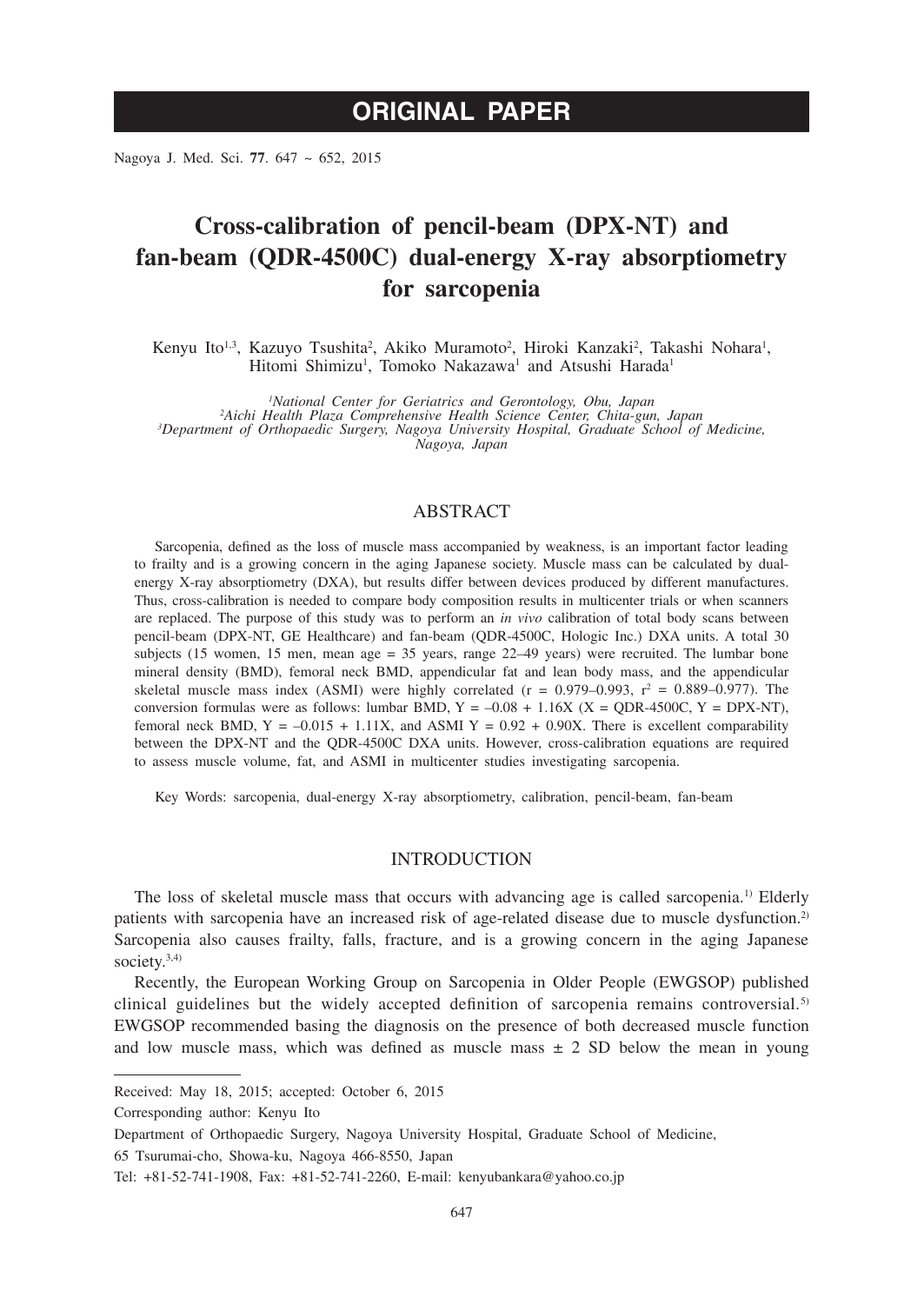#### Kenyu Ito *et al.*

healthy participants in the Rosetta Study.<sup>6</sup> There are several techniques available to measure skeletal muscle mass. Dual-energy X-ray absorptiometry (DXA) is an attractive method for both research and clinical use.7) In Japan, GE Healthcare and Hologic Inc. comprise 84.8% of the DXA market (Japan Osteoporosis Foundation 2008). However, the differences between these two DXA instruments are unknown, and there are no studies performing cross-calibration of muscle mass, which is required to examine and compare sarcopenia in multicenter studies or when a scanner is replaced. The purpose of this study was to perform an *in vivo* calibration of a total body scan between a pencil-beam (DPX-NT, GE Health care) and fan-beam (QDR-4500C, Hologic Inc.) DXA unit, with a focus on skeletal muscle mass.

# MATERIALS AND METHODS

#### *Subjects*

A total 30 volunteer subjects equally distributed between genders (15 females, 15 males) and age groups  $(20-29, 30-39,$  and  $40-49$  years;  $[n = 5]$  per age group in both gender groups) with a mean age = 35 years (range 22–49 years) were recruited. The study protocol was approved by the National Center for Geriatrics and Gerontology ethics committee. All subjects provided informed written consent to participate.

#### *DXA measurements*

The height and weight were measured in each subject, and a total body DXA was performed using pencil-beam (DPX-NT, GE Healthcare) initially, immediately followed by fan-beam (QDR-4500C, Hologic Inc.). The DPX-NT scan lasted approximately 15 min and the QDR-4500C approximately 3 min. The appendicular skeletal muscle mass (ASM) was calculated from the sum of the lean soft-tissue mass of the arms and legs. Sarcopenia was determined using a measure of relative muscle mass, the appendicular skeletal muscle mass index (ASMI), because muscle mass is strongly correlated with height. ASMI was calculated as follows: ASM (kg)/height<sup>2</sup> (m<sup>2</sup>).<sup>8)</sup> Bone mineral density (BMD) was also measured.

#### *Statistical analysis*

The data were analyzed using the paired t-test, linear regression analysis, and Bland–Altman plots to establish the relationship between the measurements in the two systems. Statistical significance was designated at  $P < 0.05$ .

## **RESULTS**

Comparison of the total body imaging results between the pencil-beam and fan-beam showed no significant difference between the two units, except in the lumbar BMD and femur BMD. The BMD, lean mass, and ASMI were slightly higher in the pencil-beam than in the fan-beam instrument. However, fat was slightly higher in the fan-beam unit (Table 1).

This difference between the two instruments was also apparent in the Bland–Altman analysis (Table 2). The lumbar BMD was  $0.16$  g/cm<sup>2</sup> higher, the femur BMD  $0.082$  g/cm<sup>2</sup> higher, the lean mass in the arm 27.85 g higher, fat in the leg 396.15 g lower, and the ASMI was 0.23 kg/m<sup>2</sup> higher in DPX-NT than in QDR-4500C; all these differences and average were correlated. The lean mass of the leg was 287.95 g higher, and fat in the arm was 192.21 g lower in DPX-NT than in QDR-4500C, but these differences and average were not correlated. Figure 1 shows the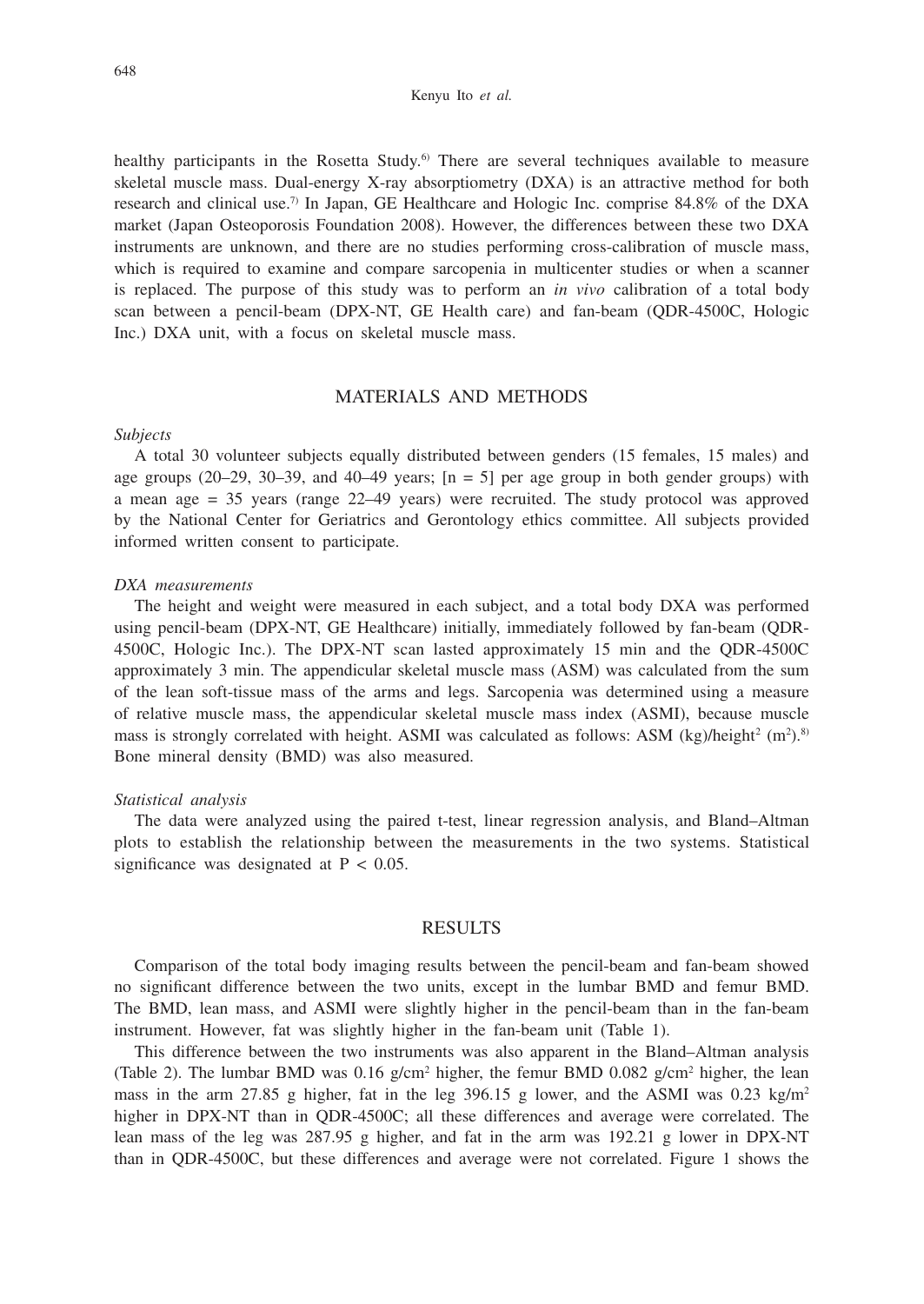differences between the mean values in the pencil-beam and fan-beam DXA instruments.

To translate the values between the two DXA instruments, several equations were used, which are detailed in Table 3. The correlation coefficients were approximately 1.0, indicating that the individual values for the pencil-beam and fan-beam measurements were highly correlated. The conversion formulas were as follows: lumbar BMD,  $Y = -0.08 + 1.16X$  (X = QDR-4500C, Y  $=$  DPX-NT); femoral neck BMD, Y = -0.015 + 1.11X; and ASMI, Y = 0.92 + 0.90X.

| Scan mode   | Lumbar               | Femur      | Lean mass<br>(unilateral) |           | Fat (unilateral) |           | <b>ASMI</b>          |
|-------------|----------------------|------------|---------------------------|-----------|------------------|-----------|----------------------|
|             | <b>BMD</b>           | <b>BMD</b> | Arm $(g)$                 | Leg $(g)$ | Arm $(g)$        | Leg $(g)$ | (kg/m <sup>2</sup> ) |
|             | (g/cm <sup>2</sup> ) | $(g/cm^2)$ |                           |           |                  |           |                      |
| Pencil-beam |                      |            |                           |           |                  |           |                      |
| mean        | 1.17                 | 0.97       | 2480                      | 7639      | 791.8            | 2960      | 7.24                 |
| <b>SD</b>   | 0.16                 | 0.16       | 758                       | 1979      | 479.5            | 1401      | 1.28                 |
| min.        | 0.96                 | 0.74       | 1460                      | 5227      | 156              | 954       | 5.40                 |
| max.        | 1.47                 | 1.358      | 3989                      | 12375     | 2154             | 7351      | 10.53                |
| Fan-beam    |                      |            |                           |           |                  |           |                      |
| mean        | $1.01**$             | $0.89*$    | 2452                      | 7351      | 983.9            | 3356      | 7.01                 |
| <b>SD</b>   | 0.13                 | 0.15       | 810                       | 2035      | 452.6            | 1285      | 1.40                 |
| min.        | 0.82                 | 0.69       | 1371                      | 4704      | 278.1            | 1428      | 4.92                 |
| max.        | 1.32                 | 1.26       | 4114                      | 12145     | 2312             | 7768      | 10.48                |

**Table 1** Comparison of total body composition results between pencil-beam and fan-beam

 $n = 30$  (15 males, 15 females).

Pencil-beam = DPX-NT, GE Health care. Fan-beam = QDR-4500C, Hologic Inc.

**Table 2** Result of Bland-Altman Analysis for DPX-NT versus QDR-4500C

| region                      |                                    | Mean<br><b>Difference</b> | Upper limit of<br>agreement | Lower limit of<br>agreement | Correlation<br>coefficient† |
|-----------------------------|------------------------------------|---------------------------|-----------------------------|-----------------------------|-----------------------------|
| Lumbar                      | <b>BMD</b><br>(g/cm <sup>2</sup> ) | 0.16                      | 0.23                        | 0.089                       | $0.70**$                    |
| Femur                       | <b>BMD</b><br>(g/cm <sup>2</sup> ) | 0.082                     | 0.15                        | 0.015                       | $0.55**$                    |
| Lean mass<br>(unilateral)   | Arm $(g)$                          | 27.85                     | 247.49                      | $-192.12$                   | $-0.47**$                   |
|                             | Leg $(g)$                          | 287.94                    | 889.51                      | $-313.61$                   | $-0.19$                     |
| Fat<br>(unilateral)         | Arm $(g)$                          | $-192.21$                 | 8.16                        | $-392.58$                   | 0.27                        |
|                             | Leg $(g)$                          | $-396.15$                 | 153.85                      | $-946.16$                   | $0.42*$                     |
| $ASMI$ (kg/m <sup>2</sup> ) |                                    | 0.23                      | 0.71                        | $-0.24$                     | $-0.51**$                   |

BMD (Bone Mineral Density) †Correlation of mean difference and average of DPX-NT value and QDR-4500C value

Difference = DPX-NT value – QDR-4500C value

\*Significant  $p < 0.05$ , \*\*Significant  $p < 0.01$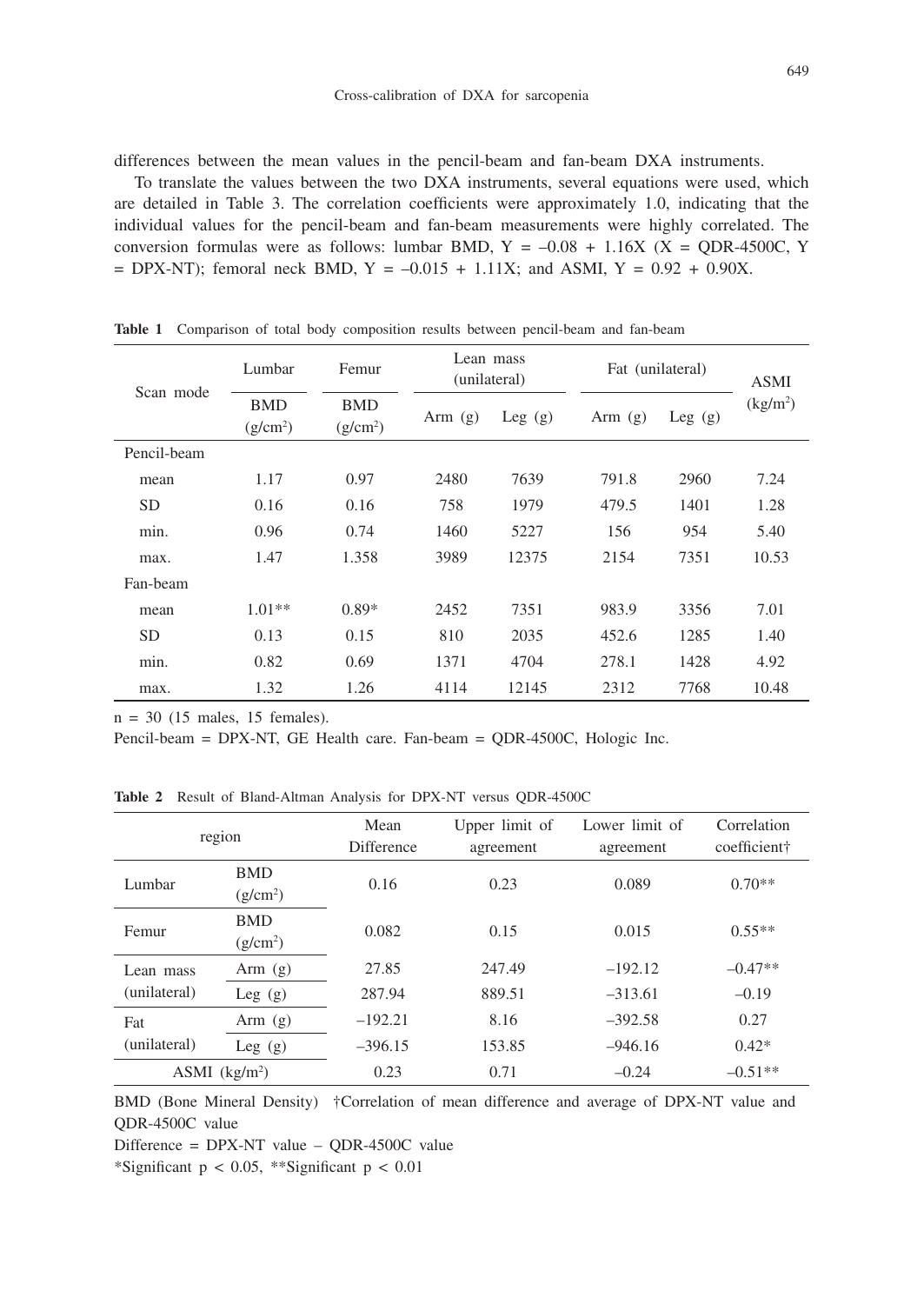| region                     |          | b         | Correlation coefficient |
|----------------------------|----------|-----------|-------------------------|
| $BMD$ (g/cm <sup>2</sup> ) | $-0.08$  | 1.16      | 0.99                    |
| $BMD$ (g/cm <sup>2</sup> ) | $-0.015$ | 1.11      | 0.98                    |
| Arm $(g)$                  | 202.5    | 0.93      | 0.99                    |
| Leg $(g)$                  | $-566.2$ | 0.96      | 0.99                    |
| Arm $(g)$                  | $-228.2$ | 1.04      | 0.98                    |
| Leg $(g)$                  | $-633.9$ | 1.07      | 0.98                    |
| ASMI $(kg/m2)$             |          | 0.90      | 0.99                    |
|                            |          | a<br>0.92 |                         |

**Table 3** Cross-Calibration Equations to Convert QDR-4500C to DPX-NT

BMD (Bone Mineral Density)

 $Y = a + b X (Y = DPX-NT, X = ODR-4500C)$ 



Average =  $(DPX-NT value + QDR-4500C value) / 2$ 

**Fig. 1** Bland–Altman plot of the difference between pencil-beam (DPX-NT, GE Healthcare) and fan-beam (QDR-4500C, Hologic Inc.) DXA devices according to the mean values. The regression line is shown.

## DISCUSSION

Sarcopenia is the loss of muscle mass leading to weakness and is an important factor in the loss of mobility and increased falls, which are both concerns in the aging Japanese society. There are several instruments available to assess muscle volume. Measurement of the thigh muscle cross-sectional area by magnetic resonance or computed tomography is the gold standard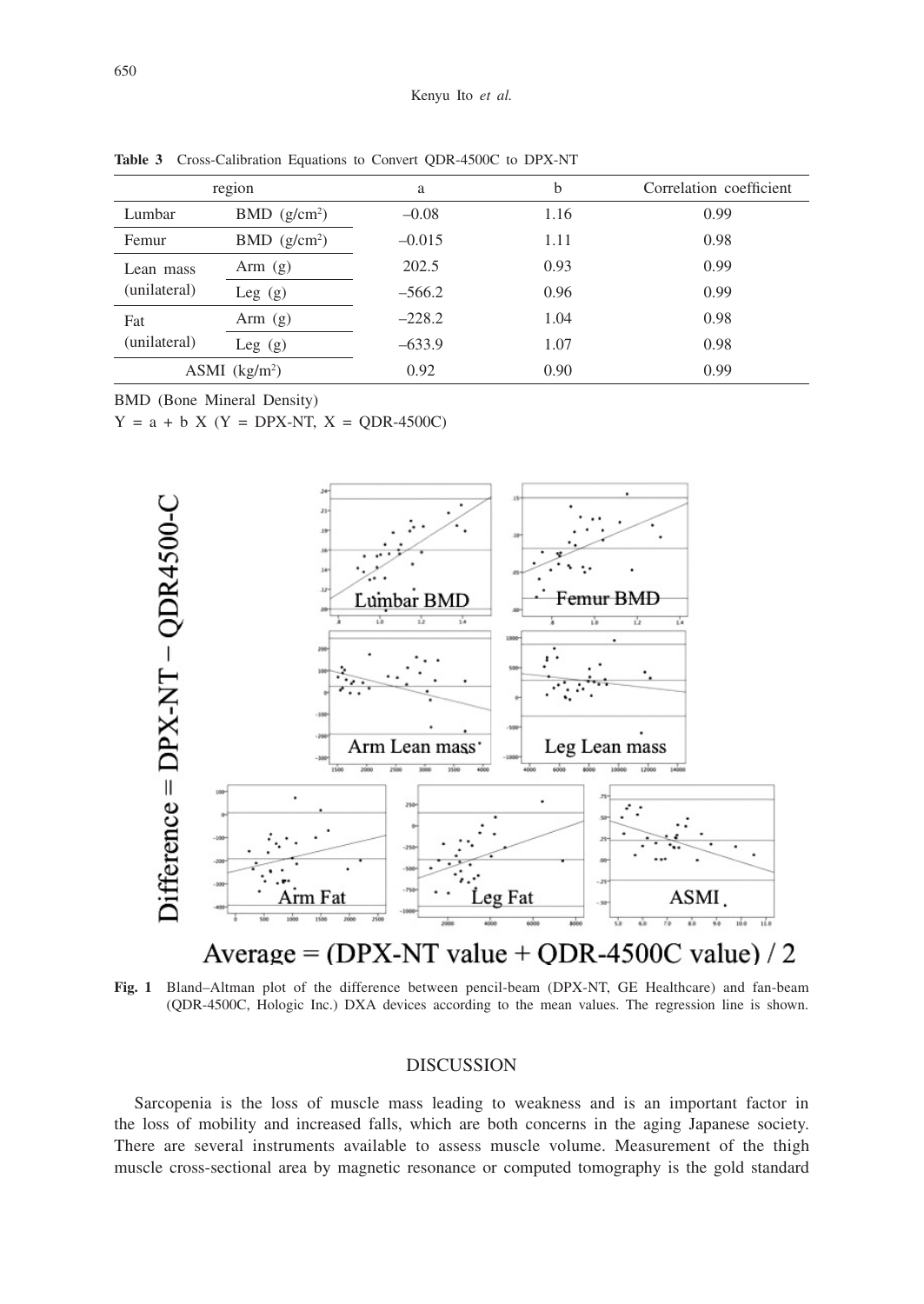in research, but this technique is limited due to radiation exposure, high cost, and poor accessibility.<sup>5)</sup> Alternatively, muscle mass can be calculated by the less invasive  $DXA<sub>1</sub><sup>9,10</sup>$  Recently, several studies have recommend cut-off values for the ASMI.7,11) The Asian Working Group for Sarcopenia (AWGS) defined sarcopenia in Asians as an ASMI less than 7.0 kg/m<sup>2</sup> in men and less than 5.4 kg/m<sup>2</sup> in women.<sup>12</sup> In this manner, ASMI calculated by DXA has gained importance, but DXA findings differ between devices produced by different manufactures. Moreover, studies have only performed ASMI cross-calibration of bioelectrical impedance analysis (BIA) to BIA or DXA to BIA.13,14) Thus, ASMI cross-calibration between two DXA units is needed to enable comparison of imaging findings in multicenter trials or when scanners are replaced. Furthermore, cross-calibration using *in vitro* phantoms may be misleading; therefore, we utilized human subjects (*in vivo*).15)

As expected, there are notable differences between the DPX-NT and QDR-4500C, shown in Table 2. The lean mass and ASMI were higher in the pencil-beam (DPX-NT) unit than in the fan-beam (QDR-4500C) unit, while fat was higher in the QDR-4500C (Table 1). These results demonstrate that there is an unavoidable difference between the pencil-beam and fan-beam techniques. Several studies have compared pencil-beam DXA and fan-beam DXA except DPX-NT and QDR-4500C, and reported similar findings.<sup>16-18)</sup> The reason for these differences is unknown. Several explanations may be that the reference values or cut off points for the attenuation coefficients used to define the relative lean and fat fractions of total soft tissue mass differ between pencil-beam and fan-beam, also the whole-body scan take about 15 minutes in pencil-beam and take about 3minutes in fan-beam.19)

In our analysis, the paired t-test revealed significant differences only in the lumbar BMD and femur BMD, whereas ASMI showed a  $0.23 \text{ kg/m}^2$  difference between the units that was not significant. The Bland–Altman analysis (Figure 1, Table 3) showed the relationships between the differences and mean values of the DPX-NT and QDR-4500C. The differences in the ASMI and arm lean mass were significantly dependent on the mean values, whereas the leg lean mass and fat were independent. These results indicate that the difference in ASMI was smaller and more constant between the two instruments than other parameters, such as the leg lean mass, fat, and BMD. Therefore, ASMI is a suitable parameter for multicenter trials of sarcopenia, and cross-calibration ensures accuracy. An excellent linearity with a 0.94–0.99 correlation coefficient was observed in the cross-calibration equations converting the QDR-4500C values to the DPX-NT values (Table 3). Thus, this study also provides useful translation equations to assess sarcopenia in multicenter trials.

The findings of the present study are limited by the small sample size, which resulted in a smaller range of DXA values. These results may not be applicable to other pairs of instruments or ethnicities.

## **CONCLUSION**

This study documented excellent comparability between the DPX-NT and the QDR-4500C DXA units. However, cross-calibration equations are required to assess muscle volume, fat, and ASMI in multicenter studies investigating sarcopenia.

# CONFLICTS OF INTEREST

This study was funded in 2010 by a Comprehensive Research on Aging and Health research